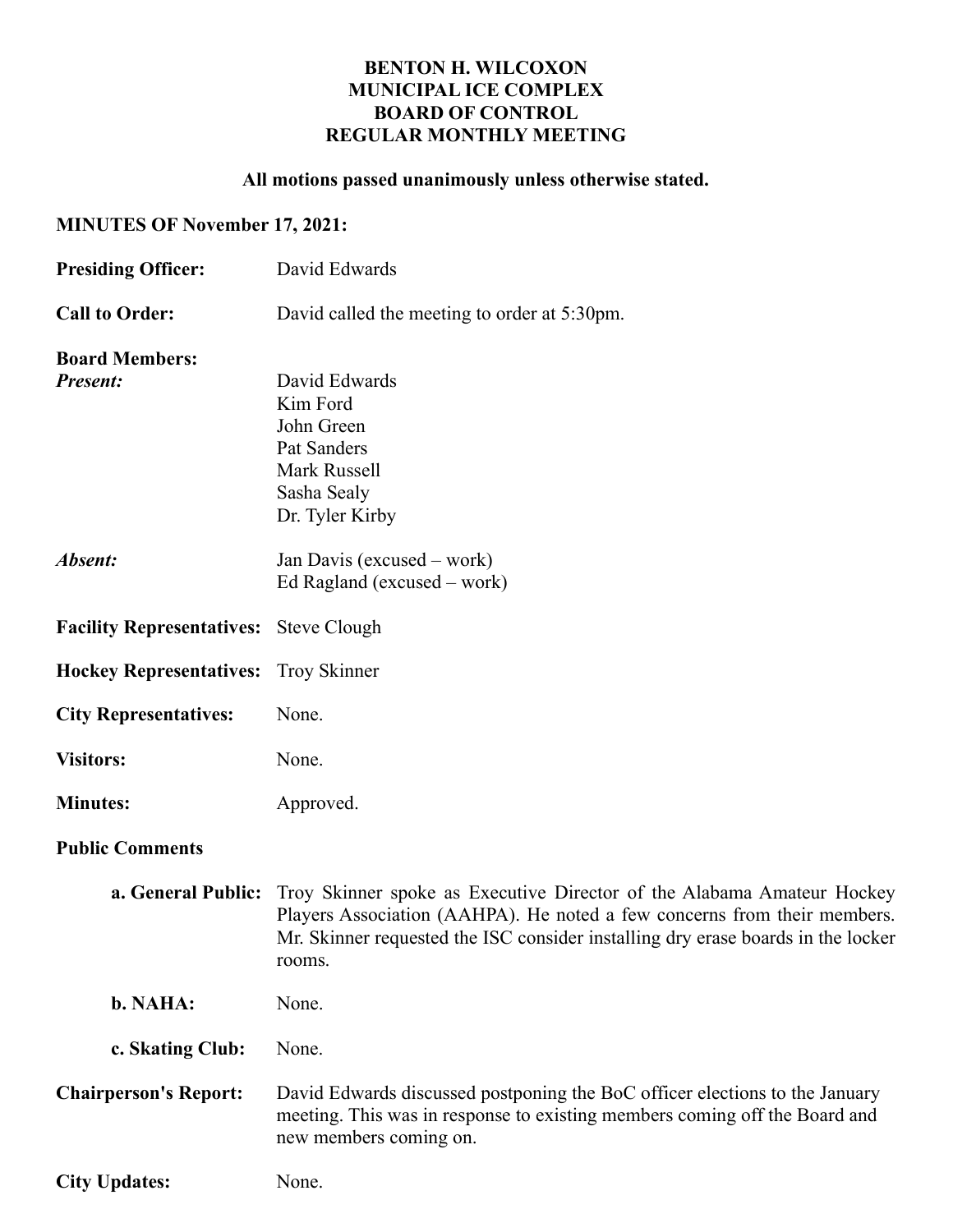| <b>FRIA Report:</b>         | This was included in the Senior Manager's report.                                                                                                                       |                                 |           |  |  |
|-----------------------------|-------------------------------------------------------------------------------------------------------------------------------------------------------------------------|---------------------------------|-----------|--|--|
|                             | Main Checking Account                                                                                                                                                   | \$                              | 98.90     |  |  |
|                             | M. Dotson Sponsorship/Scholarship                                                                                                                                       | \$                              | 2,653.23  |  |  |
|                             | FRIA Curling Club                                                                                                                                                       | \$                              | 2,673.15  |  |  |
|                             | <b>FRIA Capital Improvements</b>                                                                                                                                        |                                 | 10,896.04 |  |  |
|                             | <b>Grand Total</b>                                                                                                                                                      |                                 | 16,321.32 |  |  |
| <b>Financial Report:</b>    | Financials for October and November will be presented at the November<br>meeting. The end of fiscal year and the transition to DASH have delayed the<br>October report. |                                 |           |  |  |
| <b>Facility Financials:</b> | General Checking Account<br>Capital Account<br><b>Reserves Account</b>                                                                                                  | \$201,243.43<br>26,112.10<br>\$ | 1,550.68  |  |  |
|                             | <b>Grand Total</b>                                                                                                                                                      | \$228,906.21                    |           |  |  |

Senior Manager's Report: As reported. Sasha Sealy asked about staffing. Mr. Clough noted that the ISC is still short staffed, and they are working to hire additional staff.

- Incident Report: As reported.
- HSSTA Report: As reported.
- HR Report: As reported.
- Maintenance Report: As reported.
- Committee Reports: The Strategic Planning Committee met on December 14, 2021, and again on January 11th, 2022. In the December meeting, the user groups were asked to prepare a report for their respective needs that come with a facility featuring 1,250 seats (e.g. number of locker rooms) as well as a list of do's and don't's/lessons learned (e.g. space around all sides of rink, seating visibility, etc.) and insights from other rinks (e.g. horse-shoe style seating on an elevated platform). For the January meeting, Darryl Byrd, the architect who oversaw the most recent ISC renovation, was asked to attend so that he could assist the committee with addressing the user groups' needs. The goal of this meeting was to further refine the scope of the new facility. Of note: the committee determined that curling needs its own sheet of ice as the requirements are different from those of the other user groups such as hockey, figure skating, and public skating. At the end of the January meeting, Darryl Byrd, the architect, volunteered to do a rough schematic so that the Board can work on getting an estimated cost and determine the feasibility of the project. In the interim, the committee discussed the need for two to three board members to have in person meetings with City Council members informing them of the need for expansion and their support.
- Unfinished Business: Steve Clough discussed the status of the bleachers on Rink 1. The City is researching solutions for a short-term and a long-term fix.
- New Business: After discussions the BoC election of officers, Mark Russell made a motion to postpone the elections until the next scheduled meeting in January. John Green will prepare an amendment to the bylaws to address a change in the date BoC